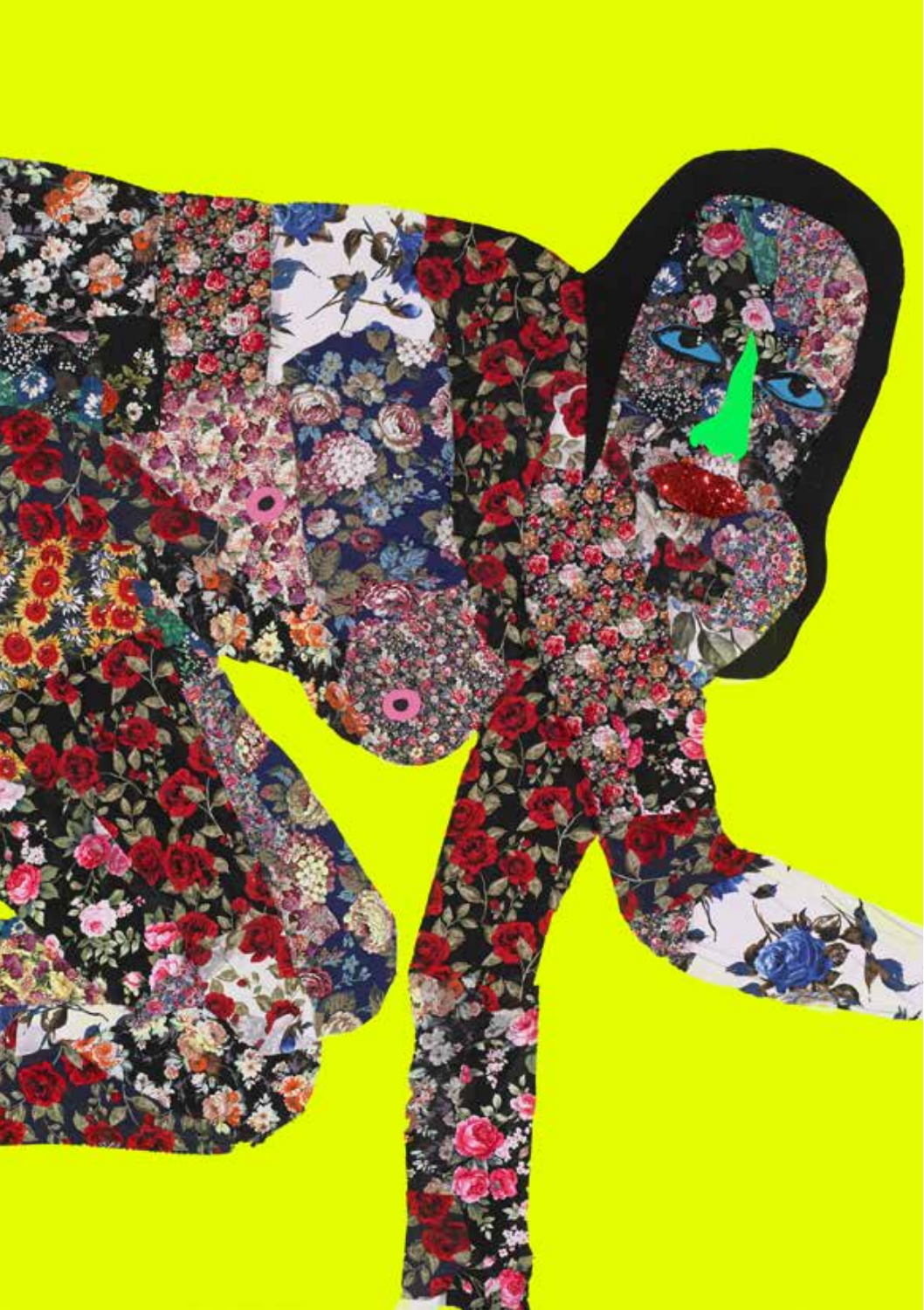

## curated by christopher kane

**… christopher kane with barbara demlczuk, helmut hladisch, franz kamlander, johann korec, johannes "lejo" lechner, heinrich reisenbauer, arnold schmidt, leopold strobl & karl vondal.**

Opening: Wednesday, June 22, 2022, 7 pm The exhibition can be visited on the opening day from 10 am.

The *galerie gugging* invites you to a premiere of a special kind, where, for the first time, artworks of the renowned fashion designer **Christopher Kane** will be on display. In the exhibition "curated by christopher kane" the siblings **Christopher & Tammy Kane** present their favourite works of the *Gugging Artists* and their colleagues hand in hand with **Christopher Kane**'s expressive works. A dream in neon, glitter & haute couture.

The legendary "curated by ..." exhibition series of the *galerie gugging* goes into the third round. After **Johann Garber** and **Daniel Spoerri**, it is **Christopher Kane**'s turn – one of the world's hottest fashion designers. Christopher himself is a self-confessed Art Brut fan and loves its spontaneity, which literally appears out of nowhere. It is precisely this spontaneity, coupled with his flamboyant touch, that can be found in **Christopher Kane**'s expressive artworks, which range from small-scale drawn heads in acrylic to six-foot large canvases in neon.

We look forward to welcoming you at the *galerie gugging* in the personal presence of **Christopher & Tammy Kane**. Be there!

## Nina Katschnig & the *galerie gugging* team

Exhibition duration: June 23 until October 9, 2022

**\*\*\*M0RE\*\*\* > christopher kane & friends <** *galerie gugging vienna* with marco simonis bastei10

\*\*\*Free shuttle service on June 22 from Operngasse 4 at 6 pm and back at 9 pm! RSVP until June 21 under office@galeriegugging.com\*\*\*

With cordial thanks to our cooperation partner



No registration is required.

The exhibitions at the *museum gugging* can be visited on this day from 5 to 7 pm with free admission. Am Campus 2, 3400 Maria Gugging, Tel.: 0676/841181 200, office@galeriegugging.com, www.galeriegugging.com